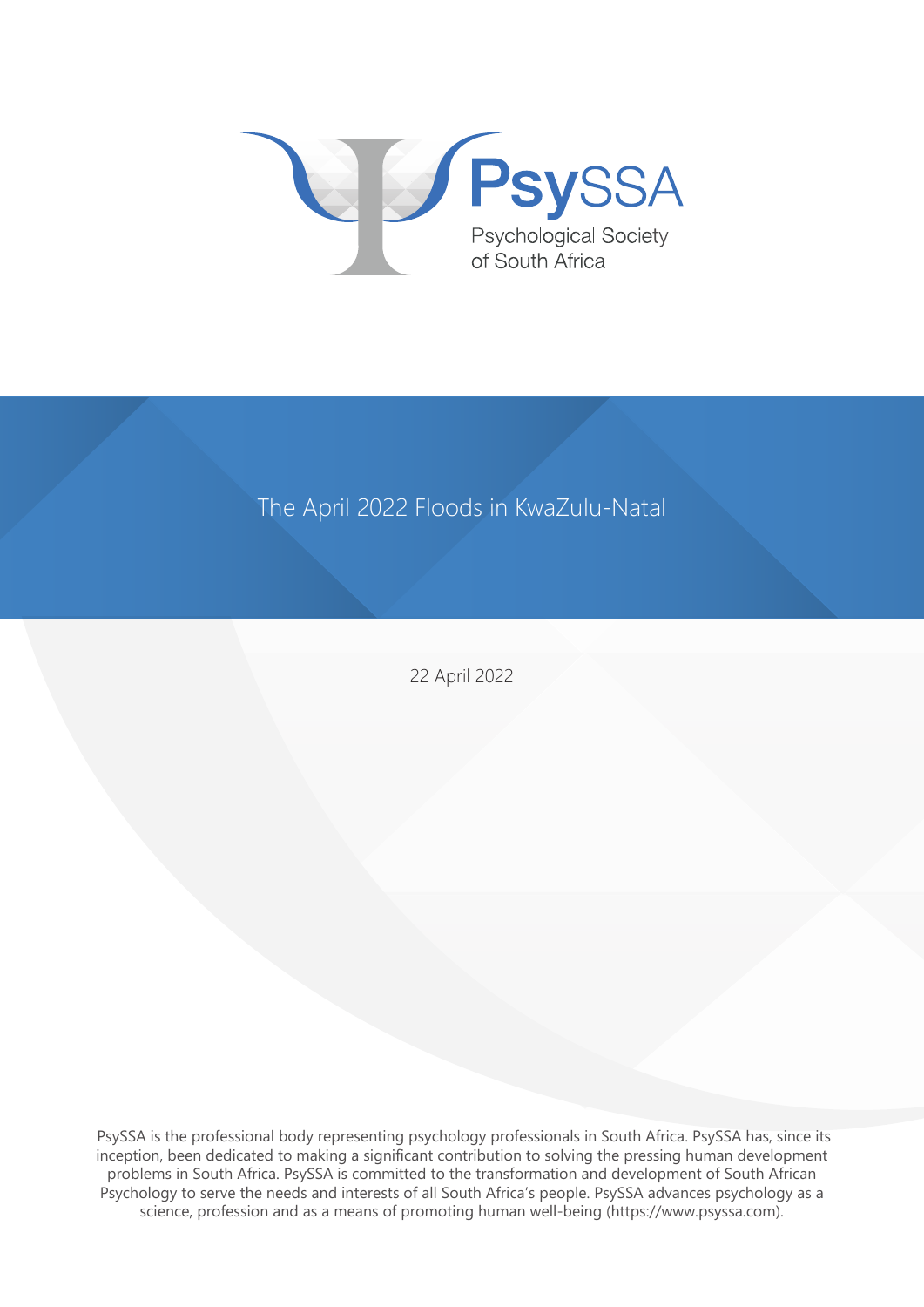

1

## The April 2022 Floods in KwaZulu-Natal

The Psychological Society of South Africa (PsySSA) is saddened by the loss of life and the destruction caused by the April 2022 floods in KwaZulu-Natal. The floods have taken the lives of over 440 people and many families are still searching for loved ones. The flood waters have destroyed homes, families and communities, with the effects likely to be felt for years.

Individuals, families and communities are in desperate need of assistance of all types, including material and psychosocial support. In times of natural disaster such as the KZN floods, the approach must first be to ensure safety and security. Accommodation, food and environments of safety are critical needs. The various rescue and relief agencies are working tirelessly in this respect, and their efforts are to be lauded. Much of the relief services are being provided by NGOs and government agencies, but ongoing work by government departments is going to involve the provision of alternate housing for the thousands of people left without accommodation. In the immediate aftermath, these basic essentials are crucial.

This disaster has brought extreme hardship, loss and psychological distress to many communities, which can persist well after the flooding event has ceased. While it is not possible to remove the grief or undo the trauma, mutual support among community members, relatives, friends, colleagues and even strangers, will go a long way to bring comfort and relief to distressed individuals. Knowing that someone cares and is willing to listen to one's experiences helps a great deal. It is also important that schooling for children can resume as quickly as possible. Routine and structure are known to play a significant role in children's adjustment following a disaster. Keeping children safe and as close as possible to significant others will help them feel more secure. Since children derive meaning out of situations and experiences based on the responses of significant caregivers, promoting parental/ caregiver wellbeing is important.

Multi-sectoral efforts to minimise the secondary effects related to the flooding, such as financial hardship and infrastructure failures, which preclude a return to normalcy are urgently required. Interventions to prevent future flooding events are essential in order to prevent further loss of life and bring assurance to communities that they are safe. The need for extensive planning to provide timeous and effective public mental health responses is underscored by this natural disaster. Ongoing efforts to promote and strengthen social cohesion in our communities will make us more

*"This disaster has brought extreme hardship, loss and psychological*  distress to many communities, which can persist well after the flooding *event has ceased."*